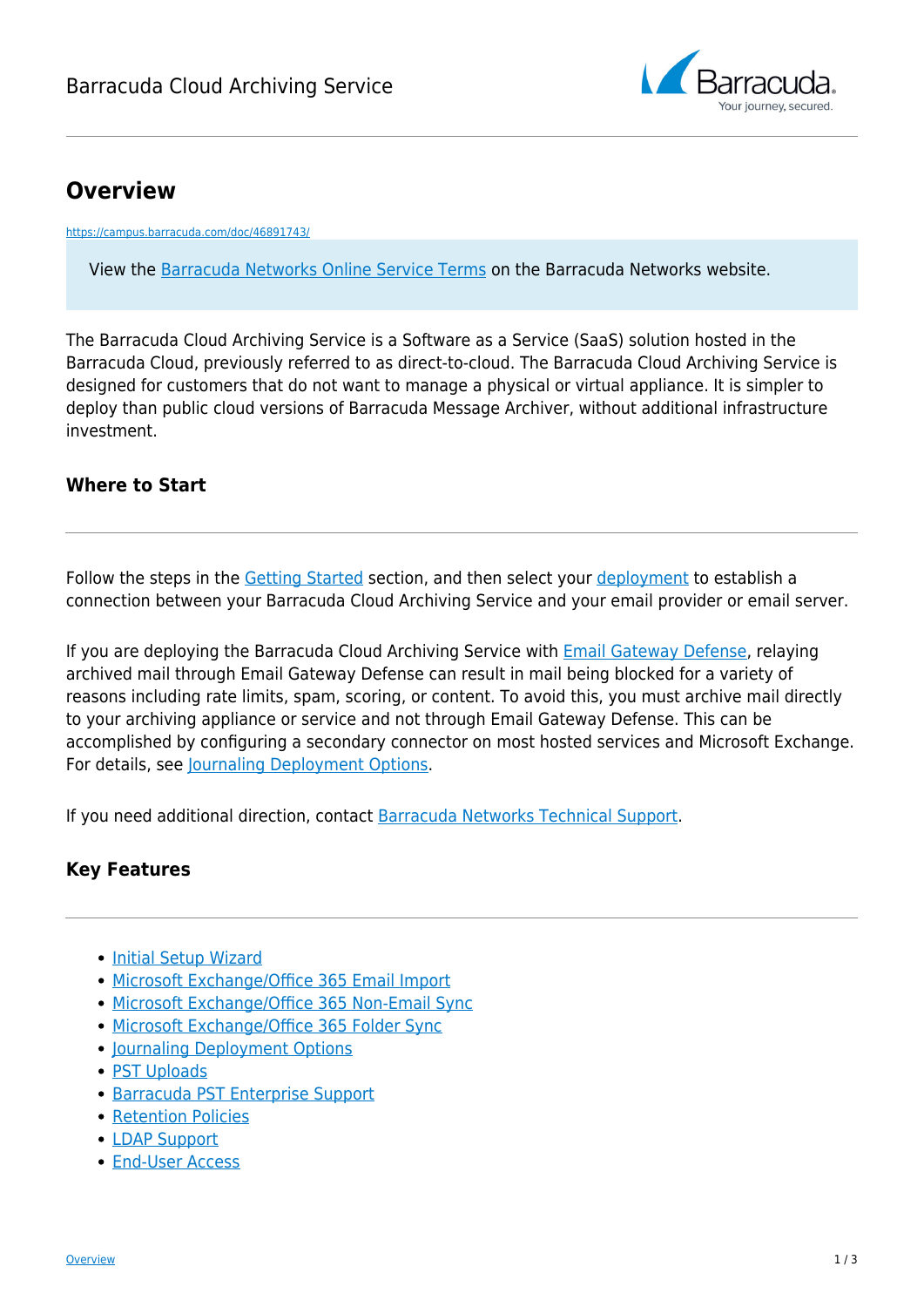

### **How to Videos**

- [Overview](http://campus.barracuda.com/doc/54265843/)
- [Getting Started](http://campus.barracuda.com/doc/54265867/)
- [User Access](http://campus.barracuda.com/doc/54265845/)
- [Manage User Accounts and Roles](http://campus.barracuda.com/doc/54265848/)
- [Search Options](http://campus.barracuda.com/doc/54265869/)
- [Search Using ANDs and ORs](http://campus.barracuda.com/doc/54265853/)
- [Search Using Keyword Expressions](http://campus.barracuda.com/doc/54265855/)
- [Configure Office 365 Exchange Online Service Account](http://campus.barracuda.com/doc/54265861/)
- · [Import Historic Exchange Data](http://campus.barracuda.com/doc/54265863/)
- [Import PST Files](http://campus.barracuda.com/doc/54265857/)
- [Barracuda Outlook Add-In](http://campus.barracuda.com/doc/54265865/)